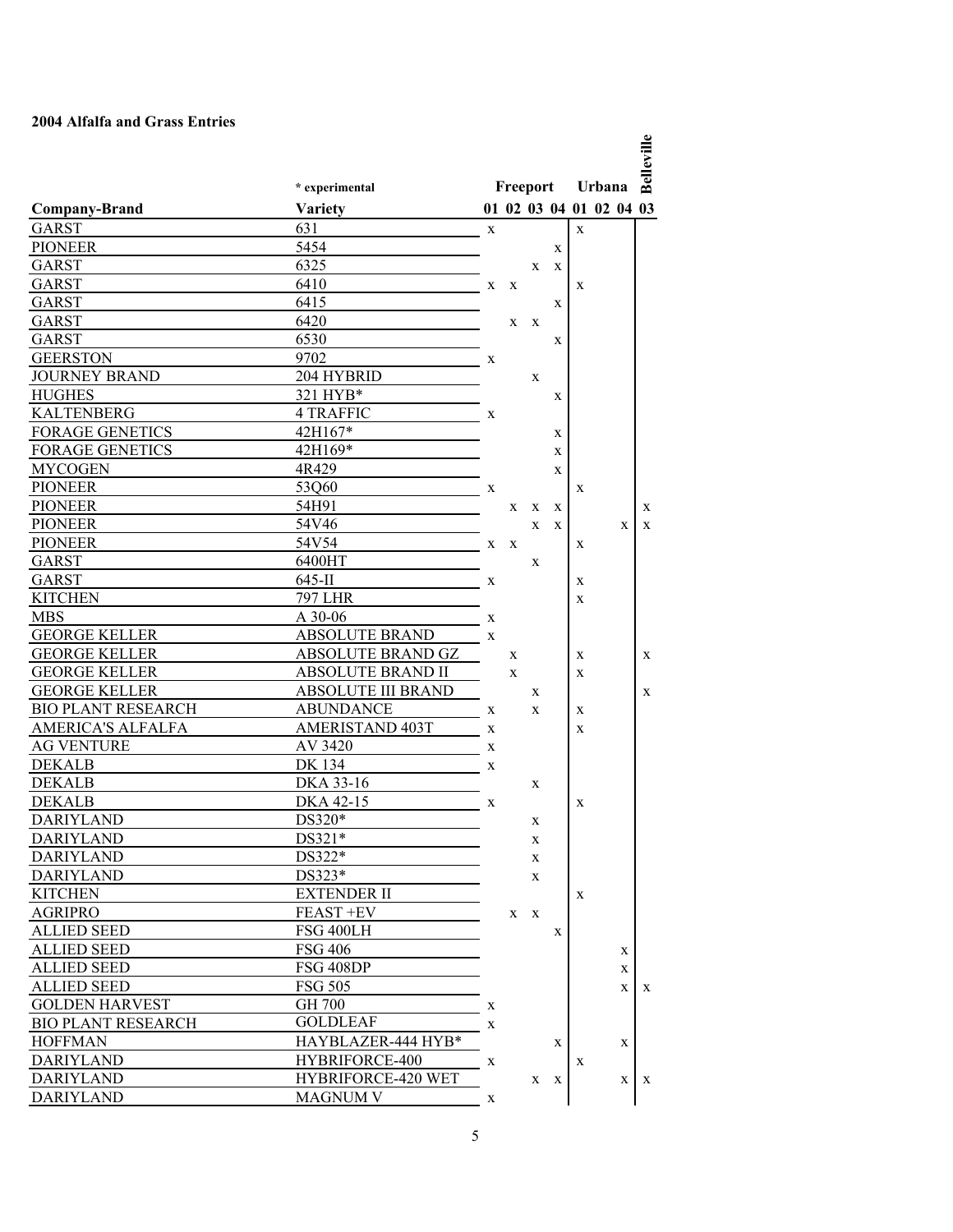## **2004 Alfalfa and Grass Entries**

|                                       |                        |   |          |   |   |                         |        |   | Belleville |
|---------------------------------------|------------------------|---|----------|---|---|-------------------------|--------|---|------------|
|                                       | * experimental         |   | Freeport |   |   |                         | Urbana |   |            |
| <b>Company-Brand</b>                  | <b>Variety</b>         |   |          |   |   | 01 02 03 04 01 02 04 03 |        |   |            |
| <b>GREAT PLAINS</b>                   | <b>NOVA</b>            |   |          |   |   |                         |        | X |            |
| <b>GROWMARK</b>                       | <b>PEGASUS</b>         |   |          |   |   | X                       |        |   |            |
| <b>BIO PLANT RESEARCH</b>             | PHIRST                 |   |          | X |   |                         |        |   |            |
| <b>GEORGE KELLER</b>                  | PLH 4000 BRAND         |   |          |   |   |                         |        |   | X          |
| <b>POWER SEEDS</b>                    | <b>POWER 4.2</b>       |   |          | X |   |                         |        |   |            |
| <b>BIO PLANT RESEARCH</b>             | <b>PROLIFIC</b>        | X |          |   |   | X                       |        |   |            |
| <b>DELONG</b>                         | <b>RADIANT</b>         | X |          |   |   |                         |        |   |            |
| <b>TARGET</b>                         | <b>REBEL</b>           |   |          |   |   |                         |        | X |            |
| <b>GROWMARK</b>                       | <b>RELIANCE</b>        | X |          |   |   |                         |        |   |            |
| PGI ALFAFLA                           | <b>REWARD II</b>       |   | X        | X |   |                         |        | X |            |
| <b>GROWMARK</b>                       | <b>ROCKET</b>          | X |          |   |   |                         |        |   |            |
| <b>RENK/BECK</b>                      | <b>SUMMER GOLD</b>     |   |          |   | X |                         |        | X |            |
| <b>ALLIED SEED</b>                    | <b>TRIPLE CROWN</b>    |   | X        |   |   |                         |        |   |            |
| <b>OTTILIE</b>                        | <b>TRUMP</b>           | X |          |   |   |                         |        |   |            |
| <b>OTTILIE</b>                        | <b>TRUMP II</b>        |   |          | X |   |                         |        |   |            |
| <b>UNITED SUPPLIERS</b>               | <b>US A4230</b>        | X |          |   |   |                         |        |   |            |
| <b>PUBLIC</b>                         | <b>VERNAL</b>          | X | X        | X | X | X                       |        |   | X          |
| <b>GROWMARK</b>                       | WL 319 HQ              |   | X        |   |   |                         |        |   |            |
| <b>GROWMARK</b>                       | WL 327                 |   |          |   |   | X                       |        |   |            |
| <b>GROWMARK</b>                       | <b>WL 338 SR</b>       |   | X        |   |   |                         |        |   |            |
| <b>GROWMARK</b>                       | WL 342<br>$\mathbf{x}$ |   |          |   |   |                         |        |   |            |
| <b>GROWMARK</b>                       | WL 346 LH              |   |          |   | X |                         |        |   |            |
| <b>GROWMARK</b>                       | WL 348 AP              |   |          | X |   |                         |        |   |            |
| <b>GROWMARK</b>                       | WL 357 HO              |   |          | X |   |                         |        |   | X          |
| Perennial Forage Grasses <sup>1</sup> |                        |   |          |   |   |                         |        |   |            |
| <b>SCHULTZ TURF &amp; FORAGE</b>      | ALBERT OG              |   |          |   |   |                         | X      |   |            |
| <b>DLF INT'L SEEDS</b>                | AMBASSADOR OG          |   |          |   |   |                         |        | X |            |
| <b>ALLIED SEED</b>                    | <b>ARKPLUS TF</b>      |   |          |   |   |                         |        | X |            |
| SEED RESEARCH OF OREGON               | <b>AUBISQUE PRT</b>    |   |          |   |   |                         |        | X |            |
| <b>PUBLIC</b>                         | <b>BISON HRG</b>       |   |          |   |   |                         | X      | X |            |
| SEED RESEARCH OF OREGON               | <b>CENTURY OG</b>      |   |          |   |   |                         | X      |   |            |
| <b>CEBECO INT'L. SEEDS</b>            | CISI OG $10*$ OG       |   |          |   |   |                         | X      |   |            |
| <b>PUBLIC</b>                         | CLAIR TM               |   |          |   |   |                         | X      | X |            |
| <b>EMERALD COMMODITIES</b>            | $EC407*PRG$            |   |          |   |   |                         | X      |   |            |
| <b>ALLIED SEED</b>                    | <b>ENHANCE TF</b>      |   |          |   |   |                         |        | X |            |
| <b>ALLIED SEED</b>                    | EXTEND OG              |   |          |   |   |                         | X      |   |            |
| <b>DLF INT'L SEEDS</b>                | <b>FELINA FS</b>       |   |          |   |   |                         | X      |   |            |
| PICKSEED WEST                         | <b>FESTIVAL TF</b>     |   |          |   |   |                         |        | X |            |
| <b>ALLIED SEED</b>                    | <b>GRAND DADDY PRT</b> |   |          |   |   |                         |        | X |            |
| <b>SMITH SEED SERVICES</b>            | <b>GRAND DADDY PRT</b> |   |          |   |   |                         | X      |   |            |
| <b>DLF INT'L SEEDS</b>                | <b>HYKOR FS</b>        |   |          |   |   |                         |        | X |            |
| <b>SEED RESEARCH OF OREGON</b>        | ICON OG                |   |          |   |   |                         | X      |   |            |
| <b>PENNINGTON</b>                     | <b>JESUP MAX Q TF</b>  |   |          |   |   |                         |        | X |            |
| AMPAC                                 | K5666 V* TF            |   |          |   |   |                         | X      |   |            |
| <b>PUBLIC</b>                         | <b>KENTUCKY 31 TF</b>  |   |          |   |   |                         | X      | X |            |
| DLF INT'L SEEDS                       | KORA TF                |   |          |   |   |                         | X      |   |            |
| <b>CEBECO INT'L. SEEDS</b>            | <b>LATEMATE OG</b>     |   |          |   |   |                         | X      |   |            |